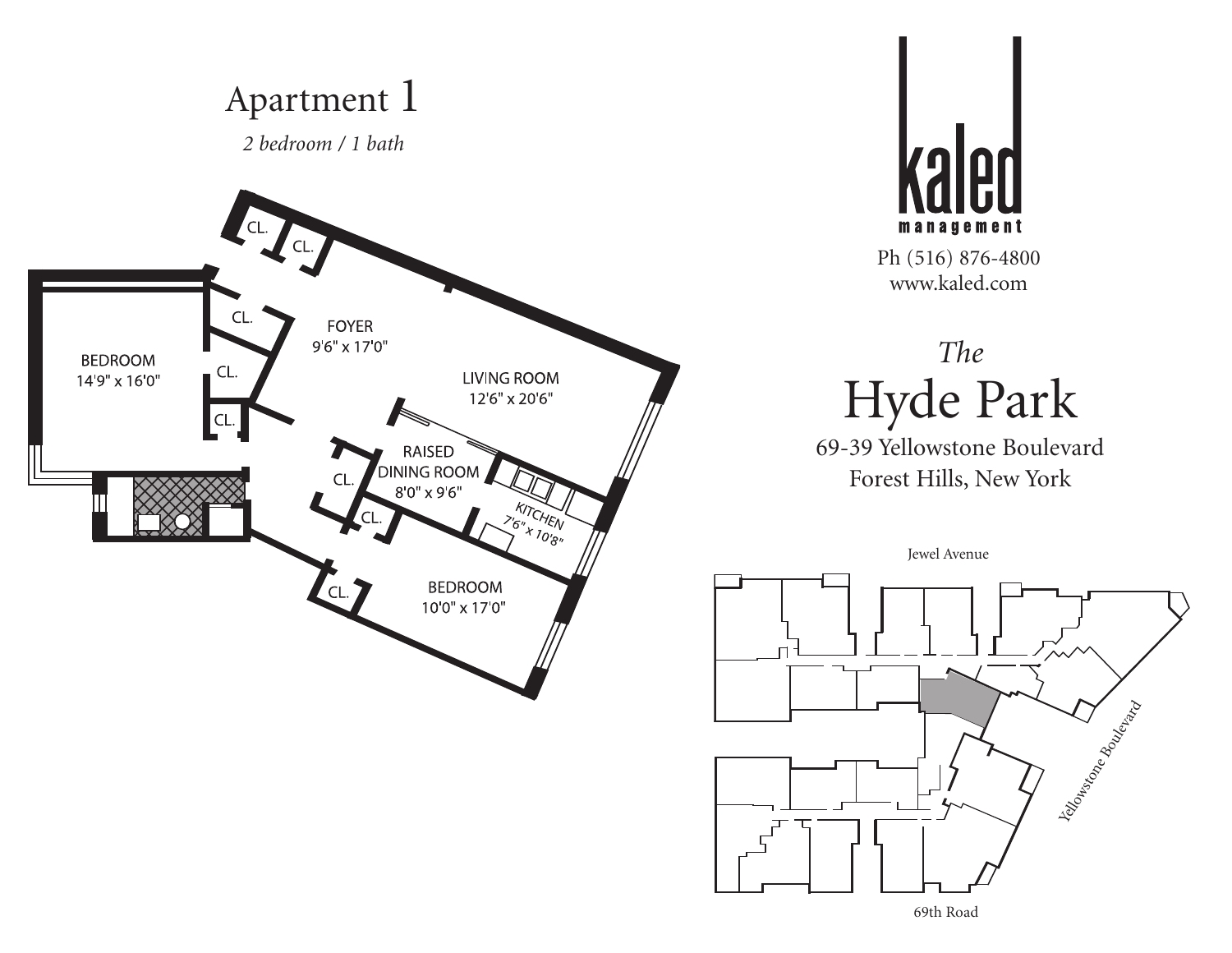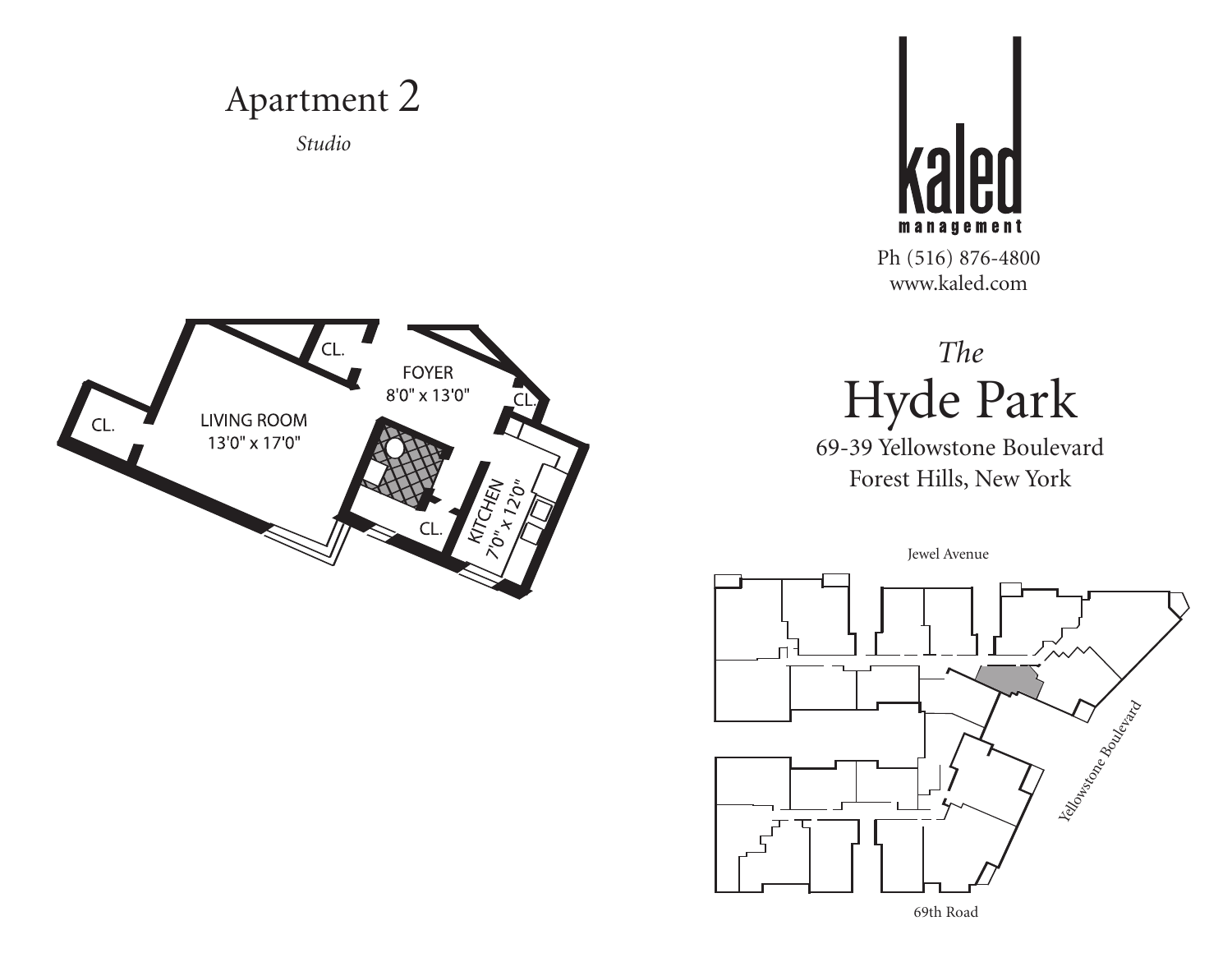



# *The* Hyde Park

69-39 Yellowstone Boulevard Forest Hills, New York

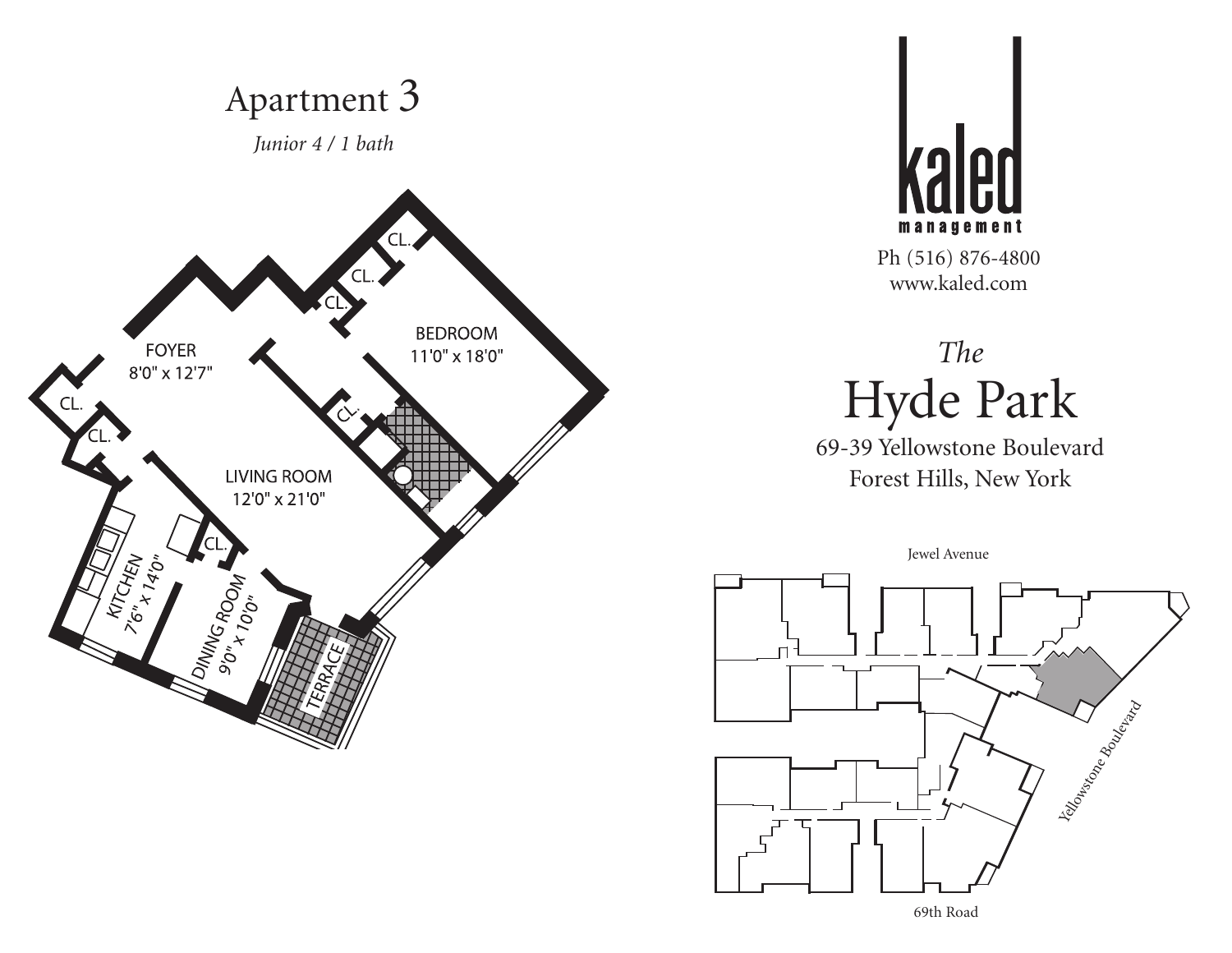*3 bedroom / 2 bath*



Yealowstone Boulevard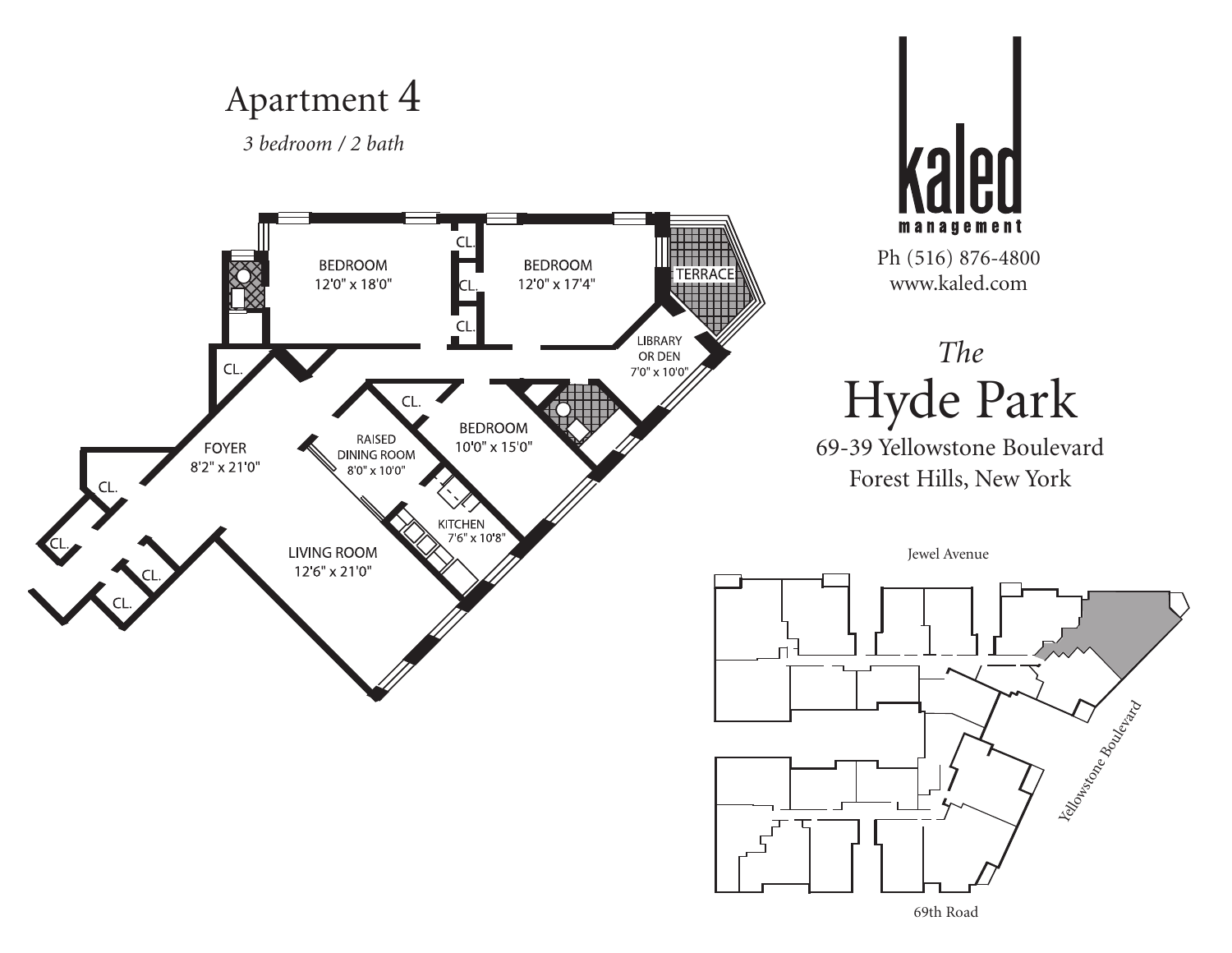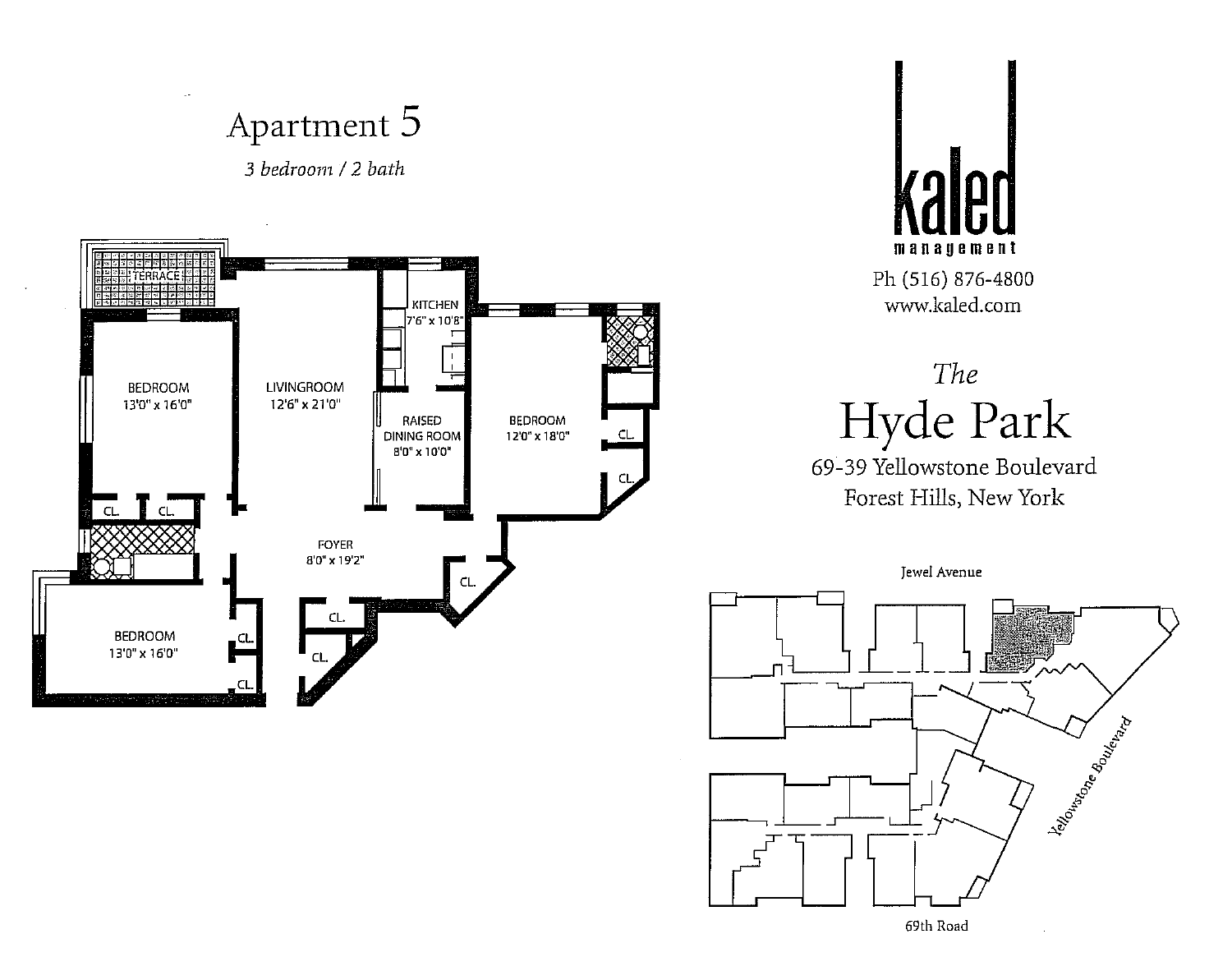#### Apartment 6 *2 bedroom / 1 bath*

KITCHEN<br>7'6" x 10'8" **LIVING ROOM BEDROOM** 12'6" x 21'0" 12'0" x 18'4" RAISED **DINING ROOM**  $8 - 0'' \times 10 - 0''$ D.  $\pm 1$  $\mathbf{H}$ **FOYER** 9'0" x 14'8" **BEDROOM** CL. 11'0" x 18'0" CL.



Ph (516) 876-4800 www.kaled.com

# *The* Hyde Park

69-39 Yellowstone Boulevard Forest Hills, New York

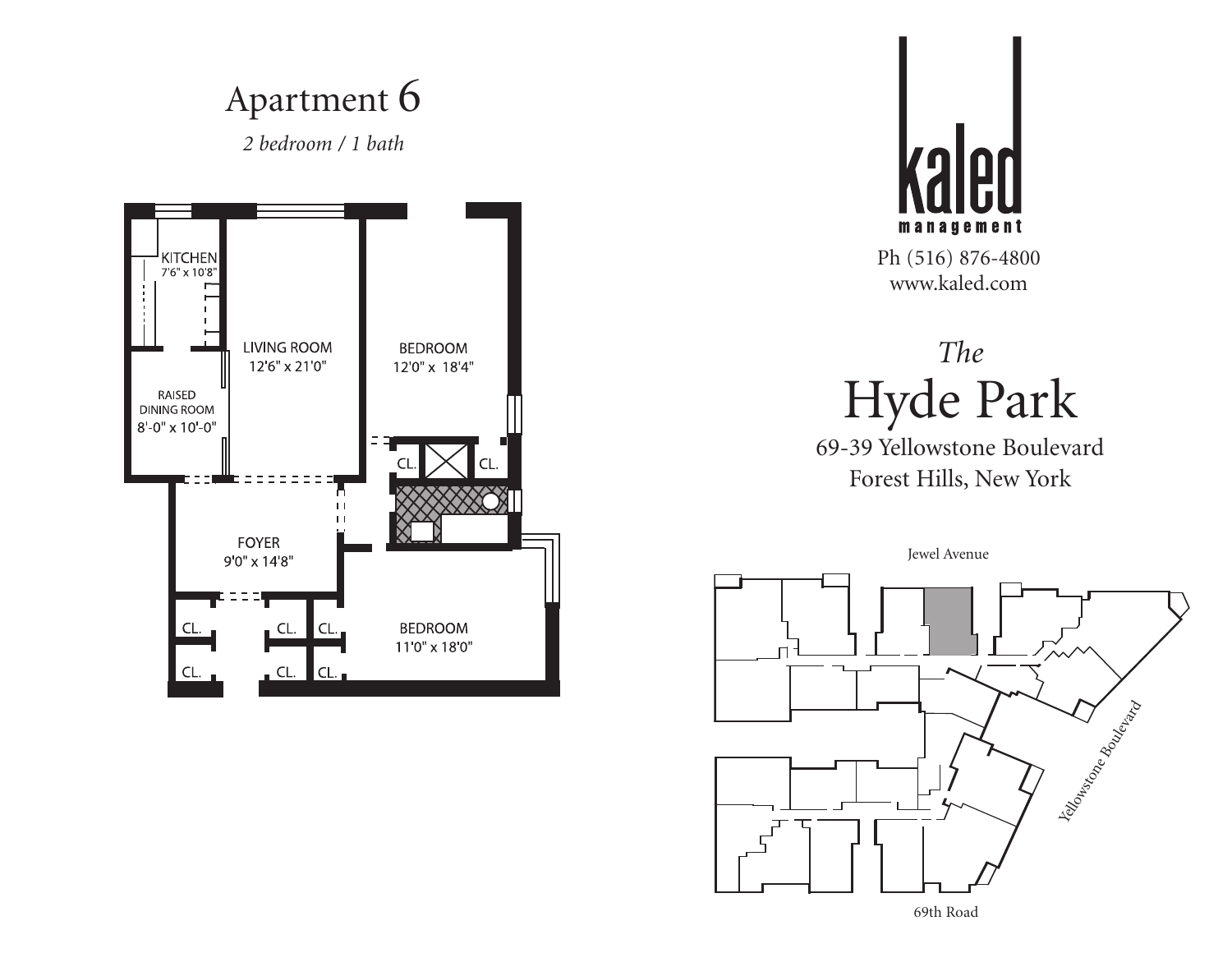



# *The* Hyde Park

69-39 Yellowstone Boulevard Forest Hills, New York

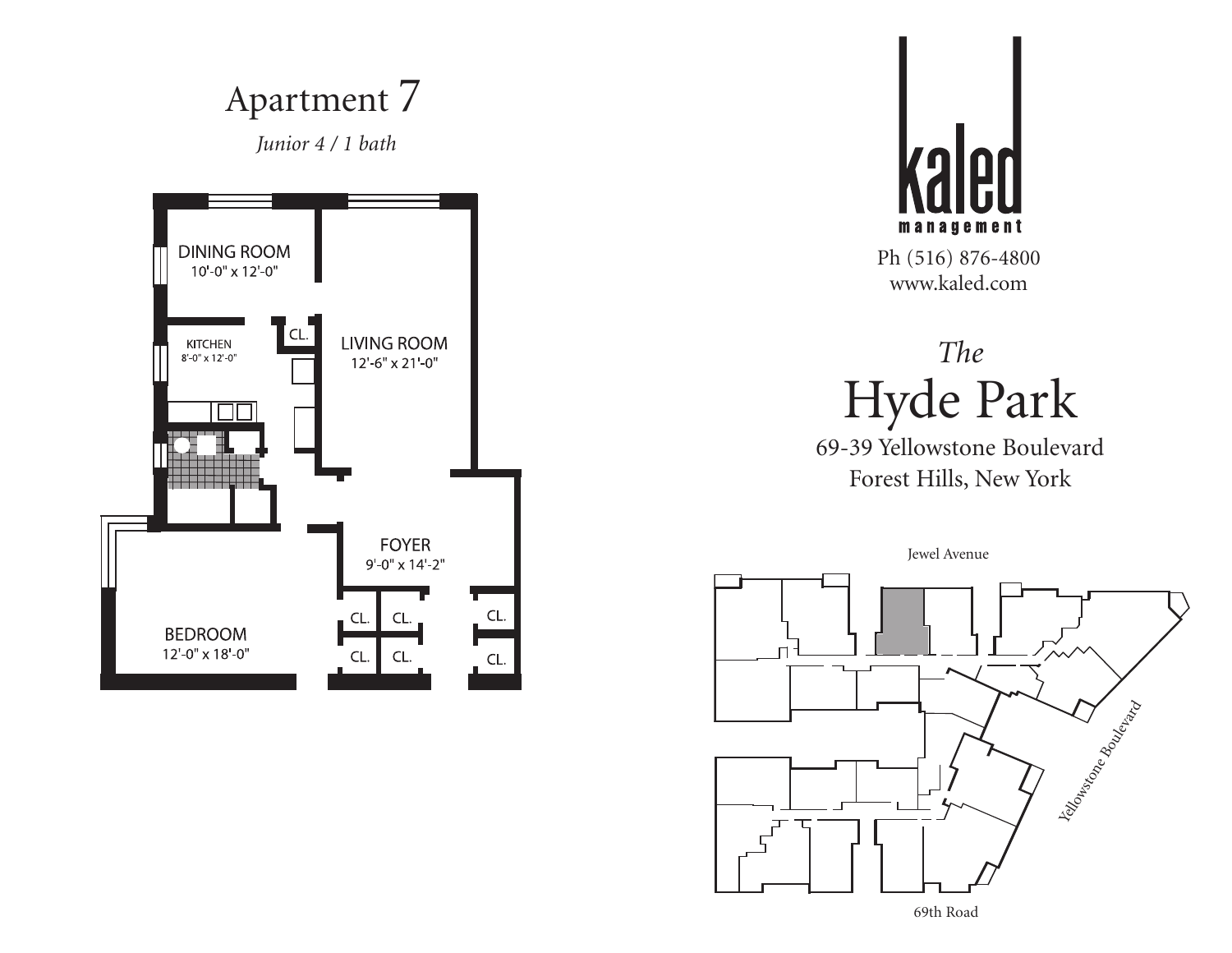*2 bedroom / 2 bath*





Ph (516) 876-4800 www.kaled.com

# *The* Hyde Park

69-39 Yellowstone Boulevard Forest Hills, New York

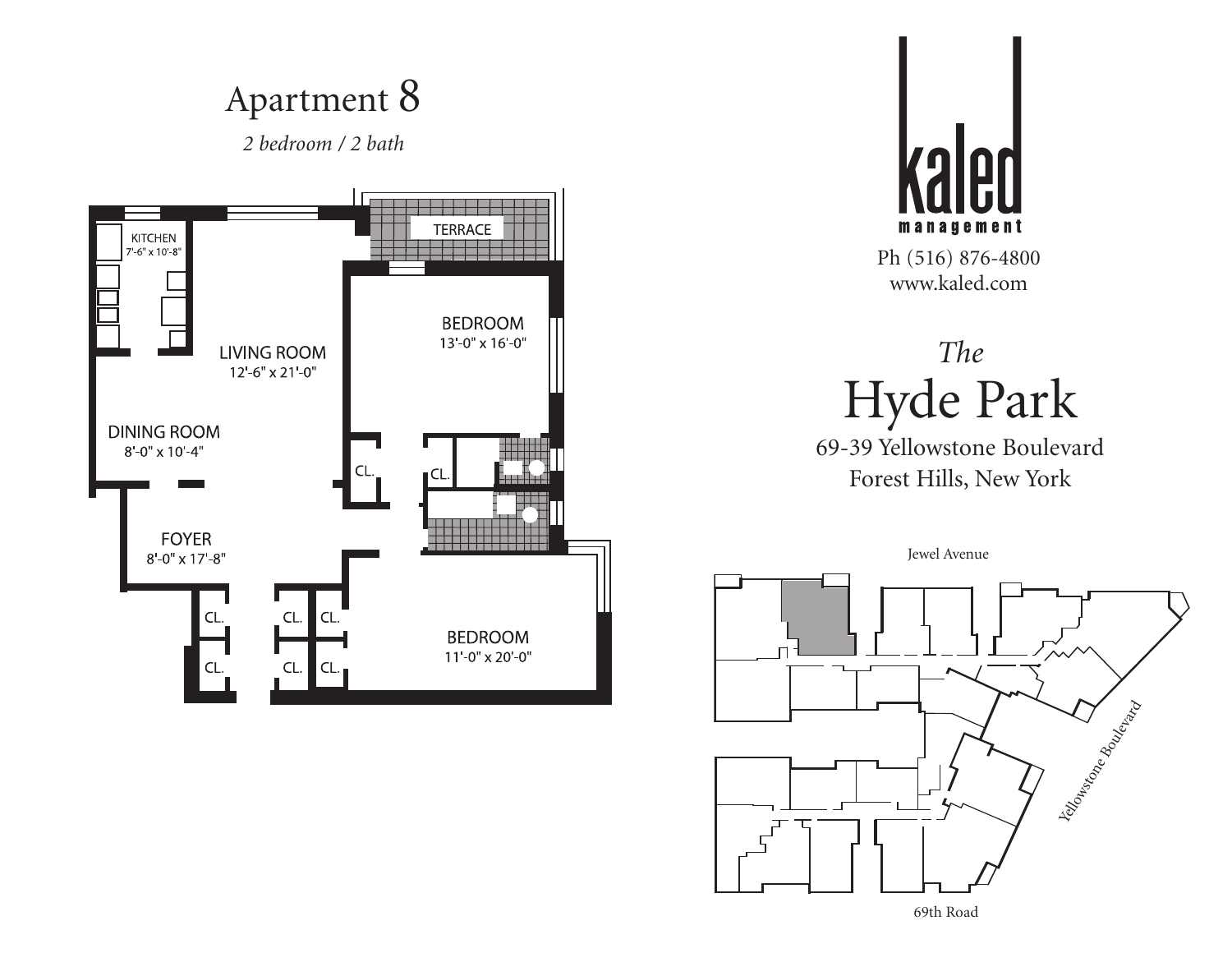

69th Road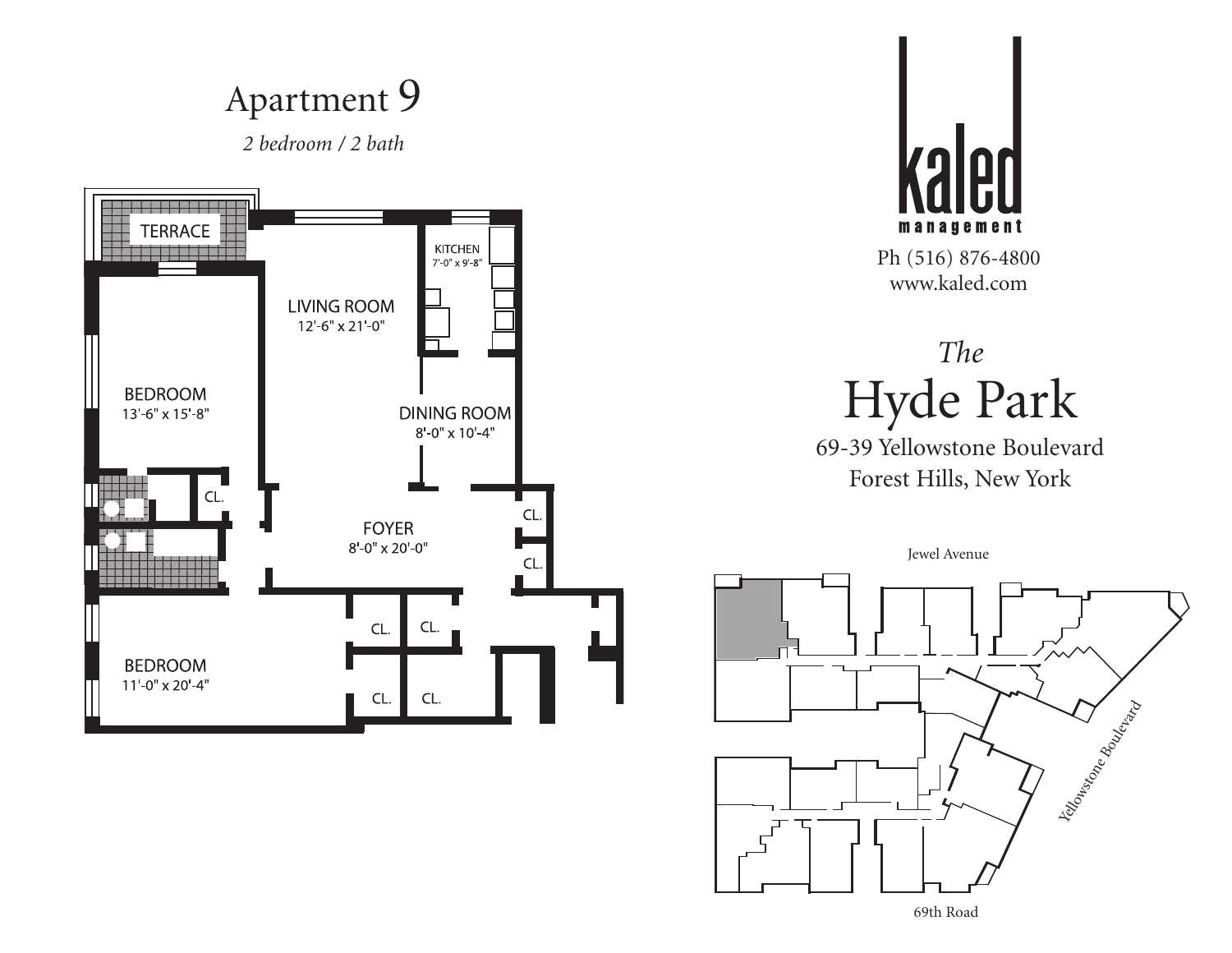*2 bedroom / 1 bath*





Ph (516) 876-4800 www.kaled.com

# *The* Hyde Park

69-39 Yellowstone Boulevard Forest Hills, New York

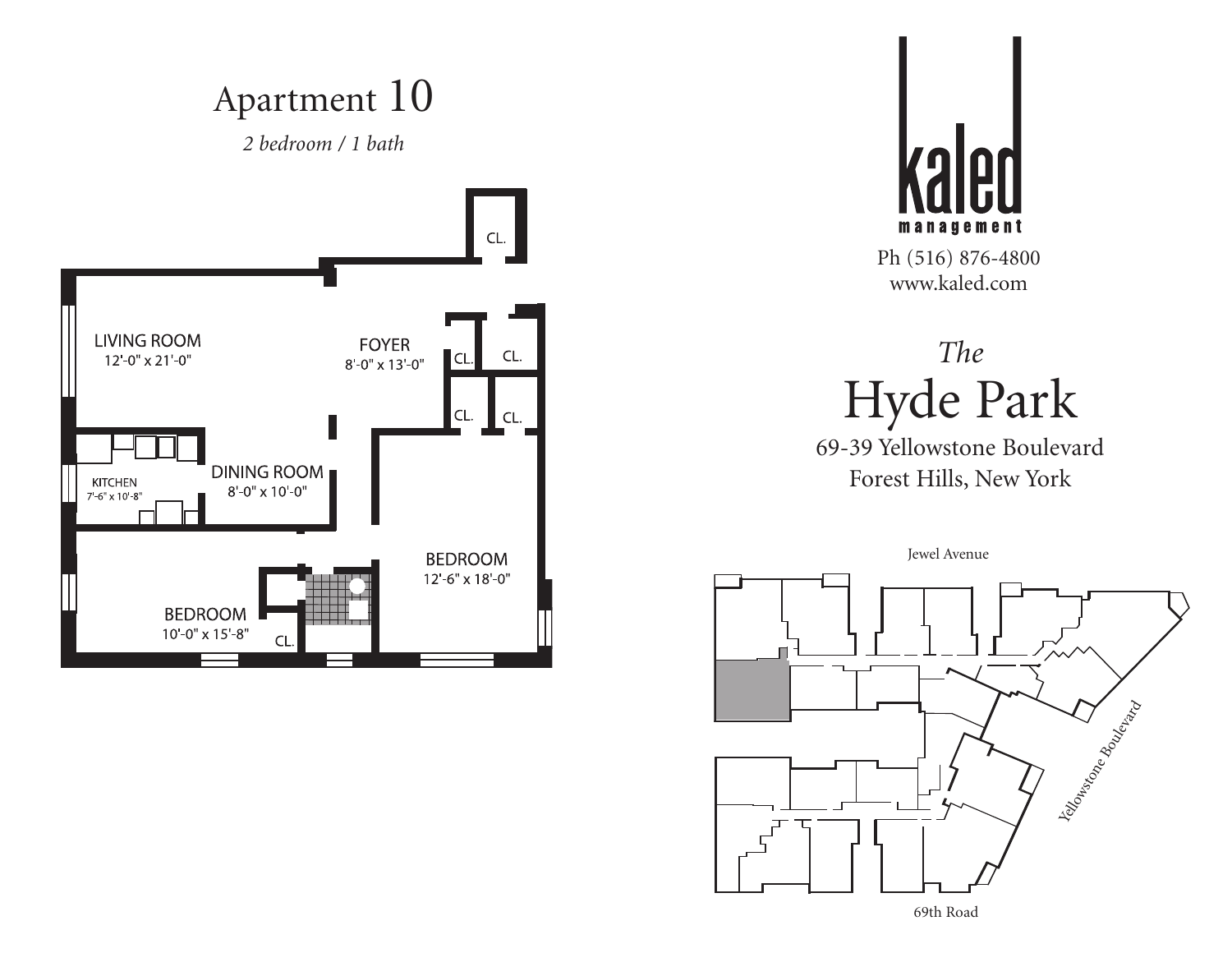*1 bedroom / 1 bath*





Ph (516) 876-4800 www.kaled.com

# *The* Hyde Park

69-39 Yellowstone Boulevard Forest Hills, New York

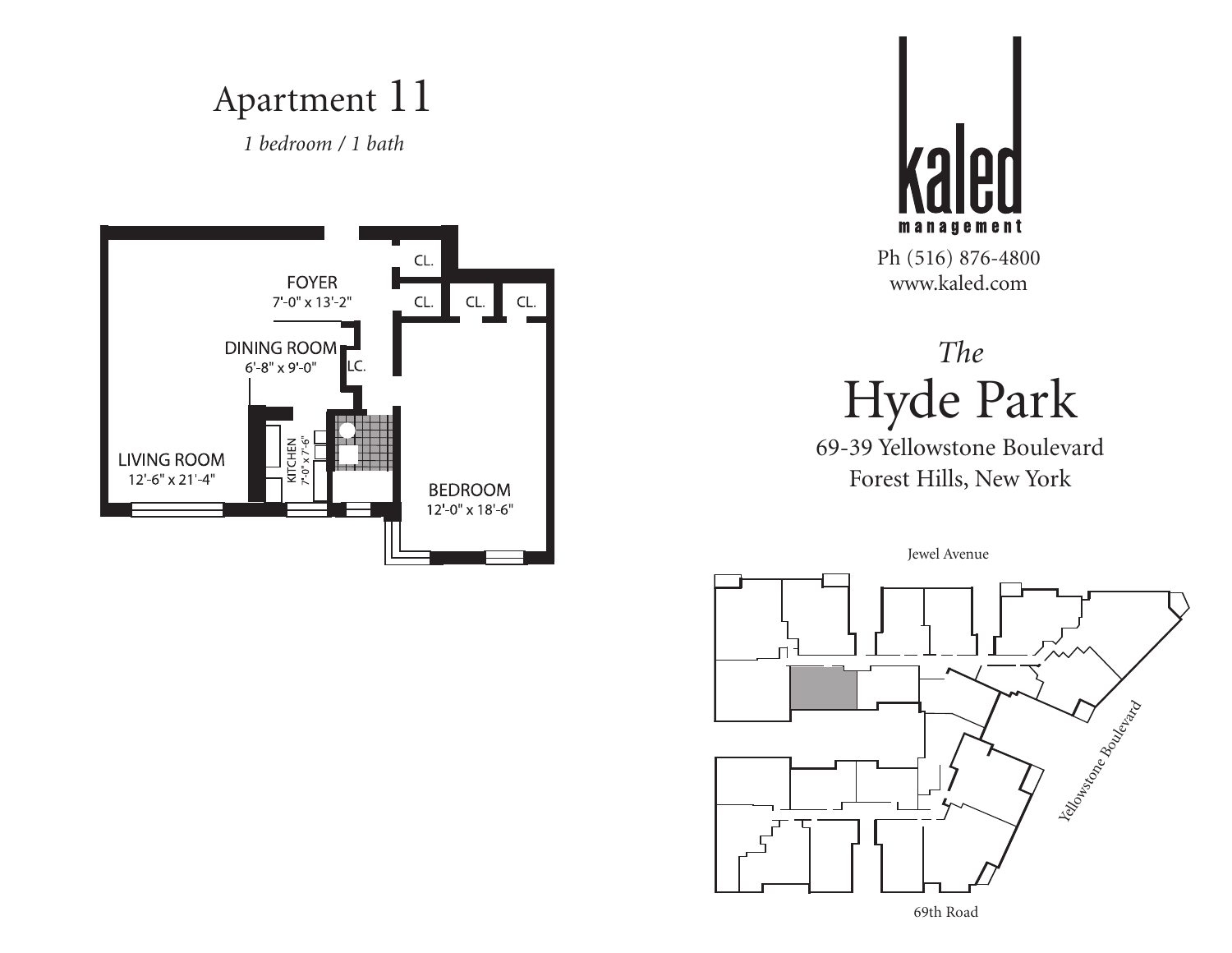Apartment 12





Ph (516) 876-4800 www.kaled.com

# *The* Hyde Park

69-39 Yellowstone Boulevard Forest Hills, New York

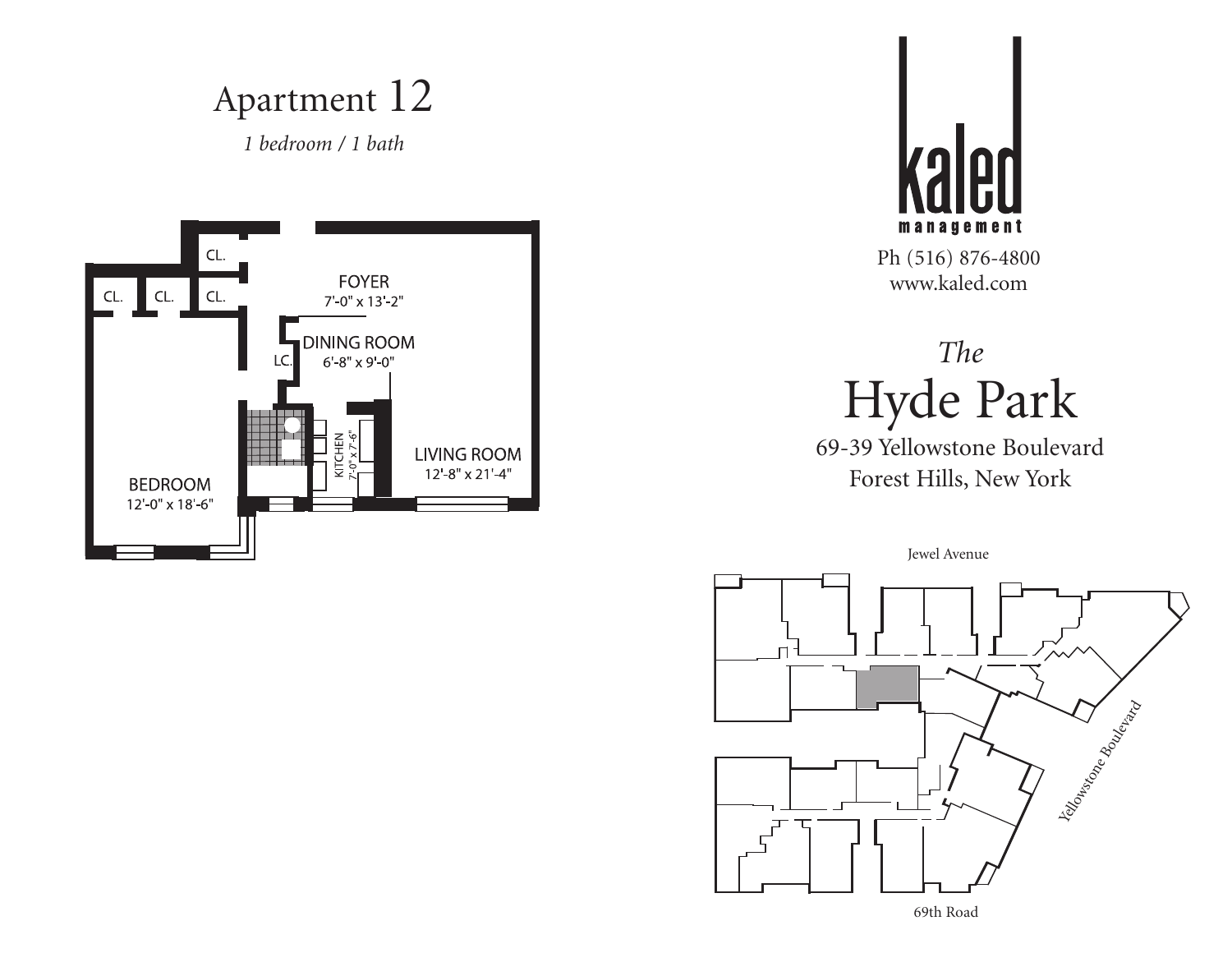



# *The* Hyde Park

69-39 Yellowstone Boulevard Forest Hills, New York

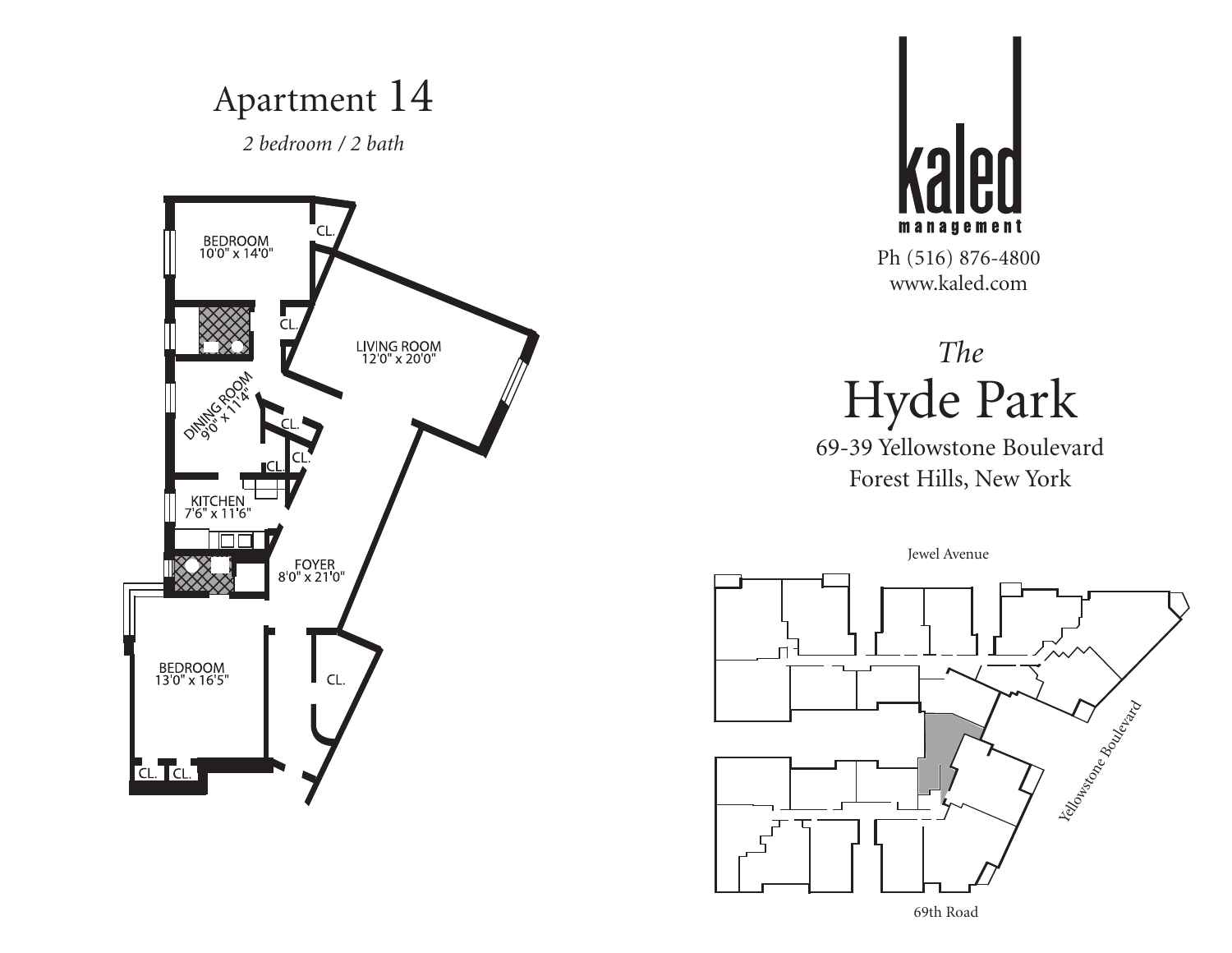



# *The* Hyde Park

69-39 Yellowstone Boulevard Forest Hills, New York

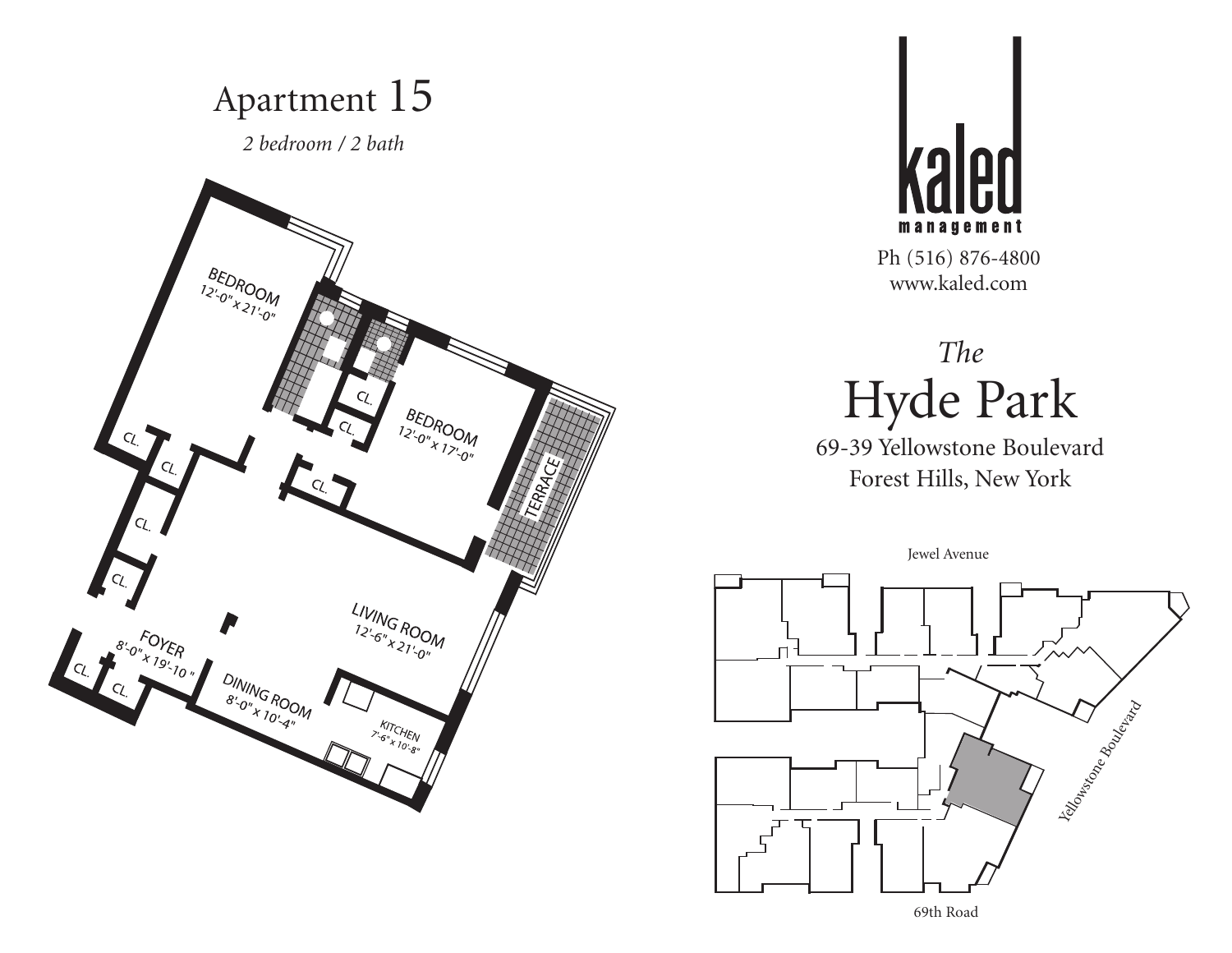



# *The* Hyde Park

69-39 Yellowstone Boulevard Forest Hills, New York

Jewel Avenue



69th Road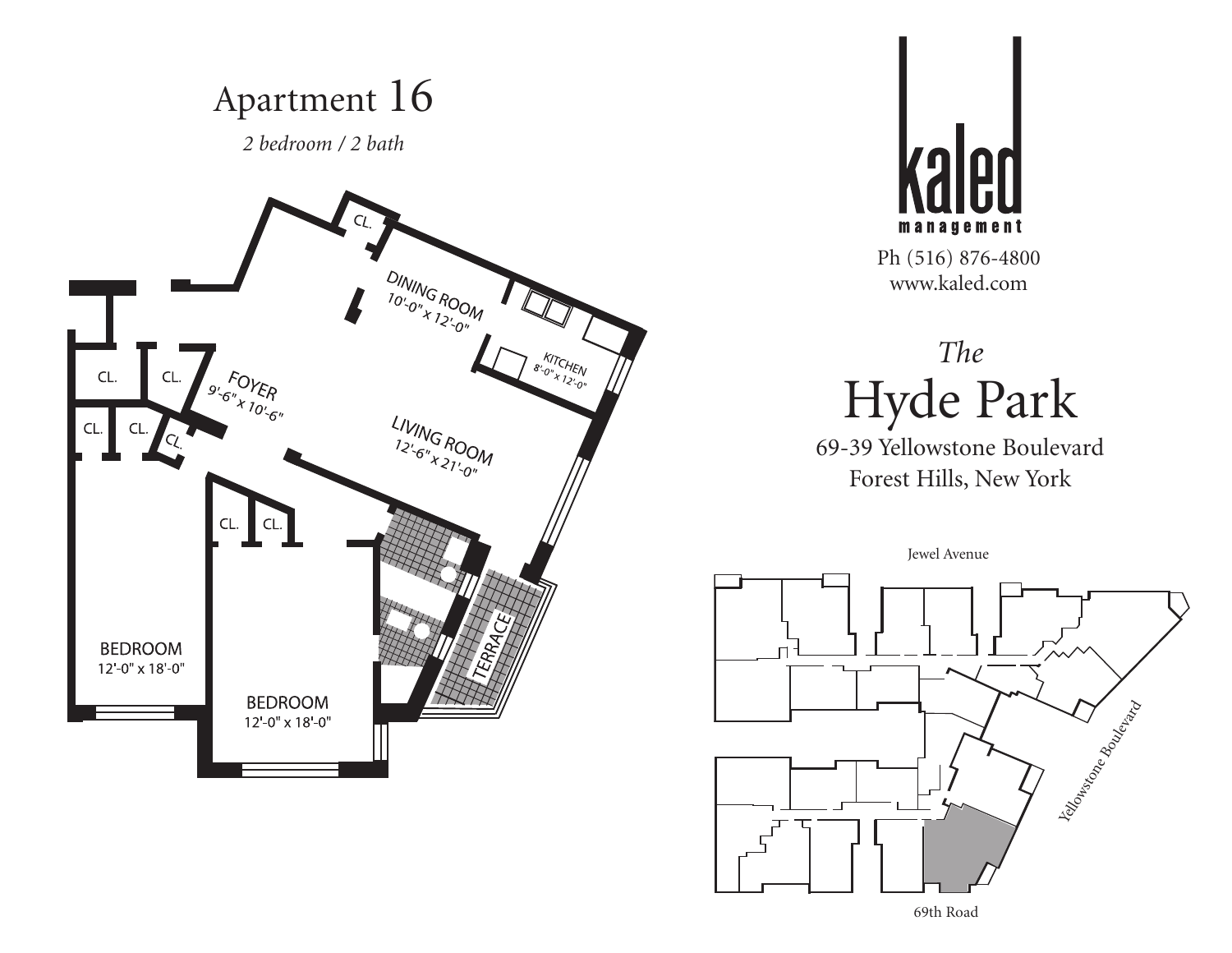*Junior 4 / 1 bath*





Ph (516) 876-4800 www.kaled.com

# *The* Hyde Park

69-39 Yellowstone Boulevard Forest Hills, New York

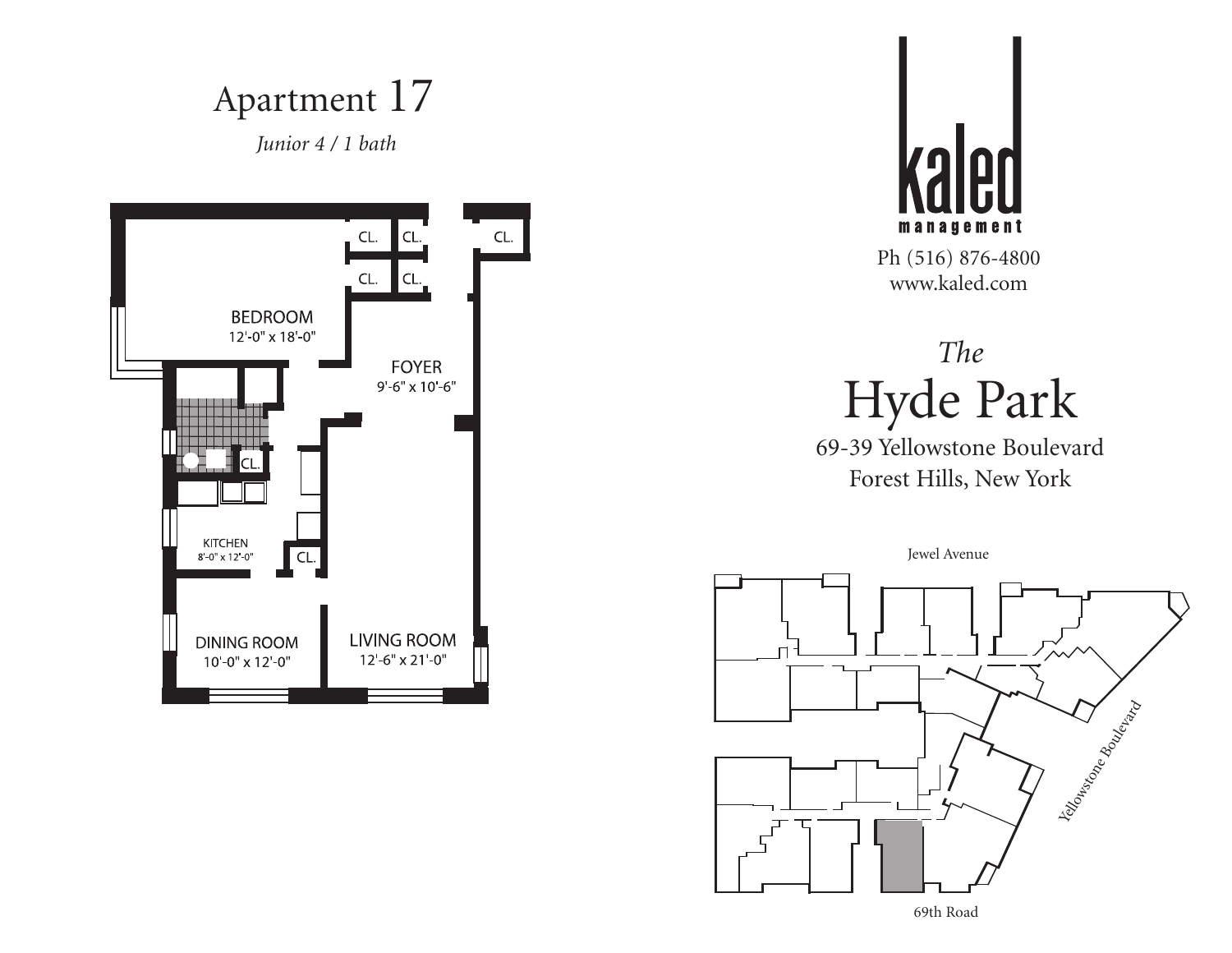*Junior 4 / 1 bath*





Ph (516) 876-4800 www.kaled.com

# *The* Hyde Park

69-39 Yellowstone Boulevard Forest Hills, New York

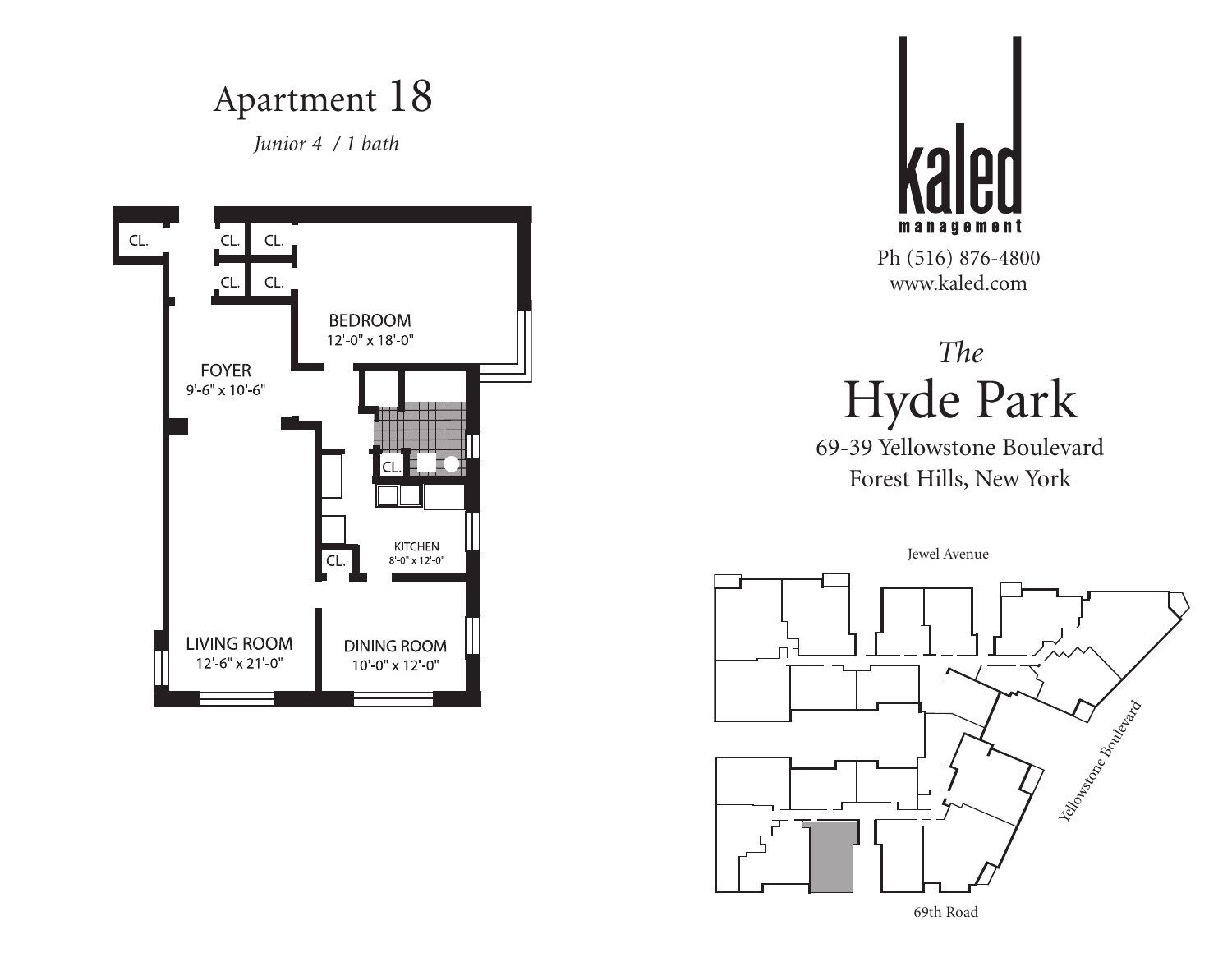Apartment 19





Ph (516) 876-4800 www.kaled.com

# *The* Hyde Park

69-39 Yellowstone Boulevard Forest Hills, New York

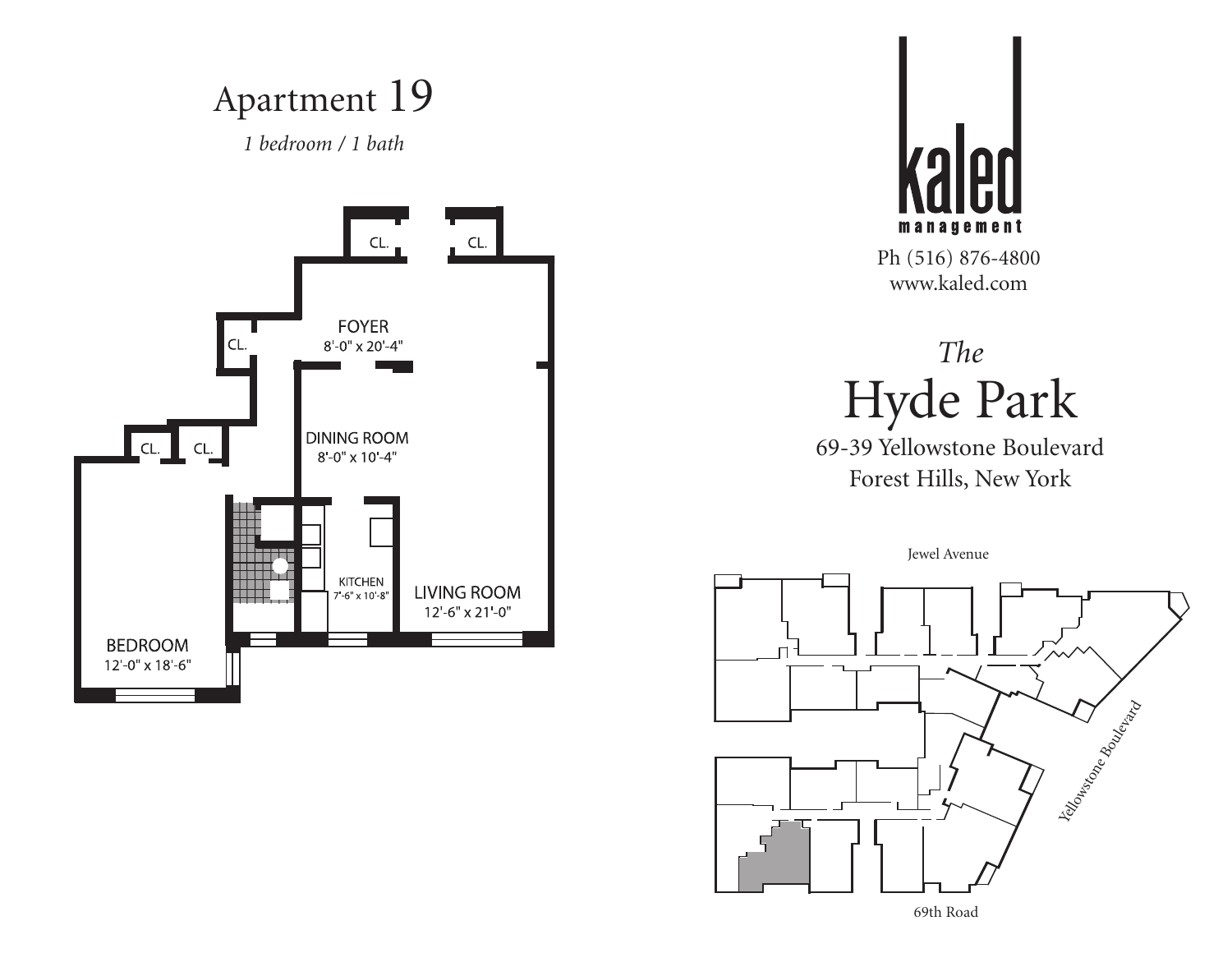Apartment 20





Ph (516) 876-4800 www.kaled.com

#### *The* Hyde Park

69-39 Yellowstone Boulevard Forest Hills, New York

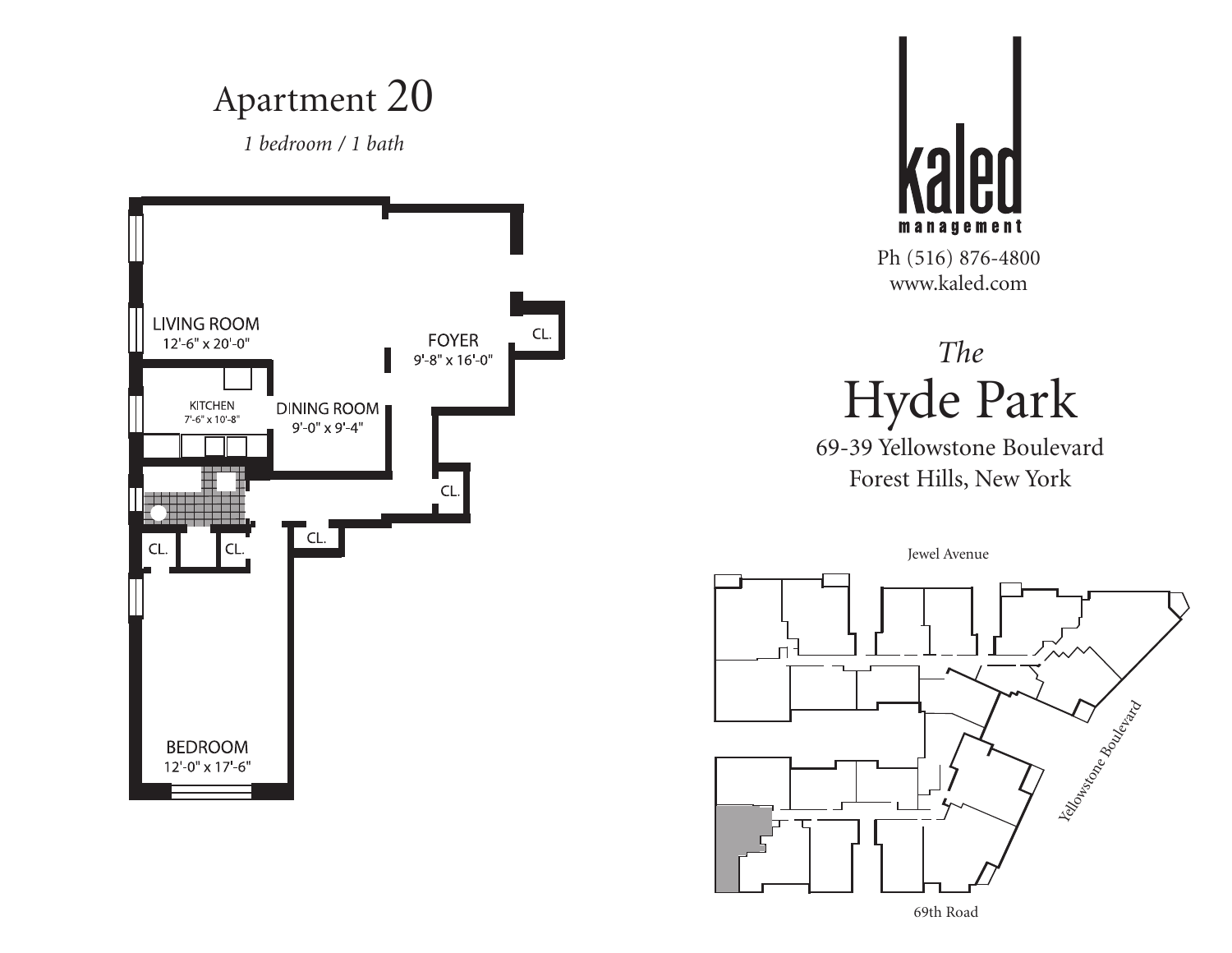*Junior 4 / 1 bath*





Ph (516) 876-4800 www.kaled.com

# *The* Hyde Park

69-39 Yellowstone Boulevard Forest Hills, New York

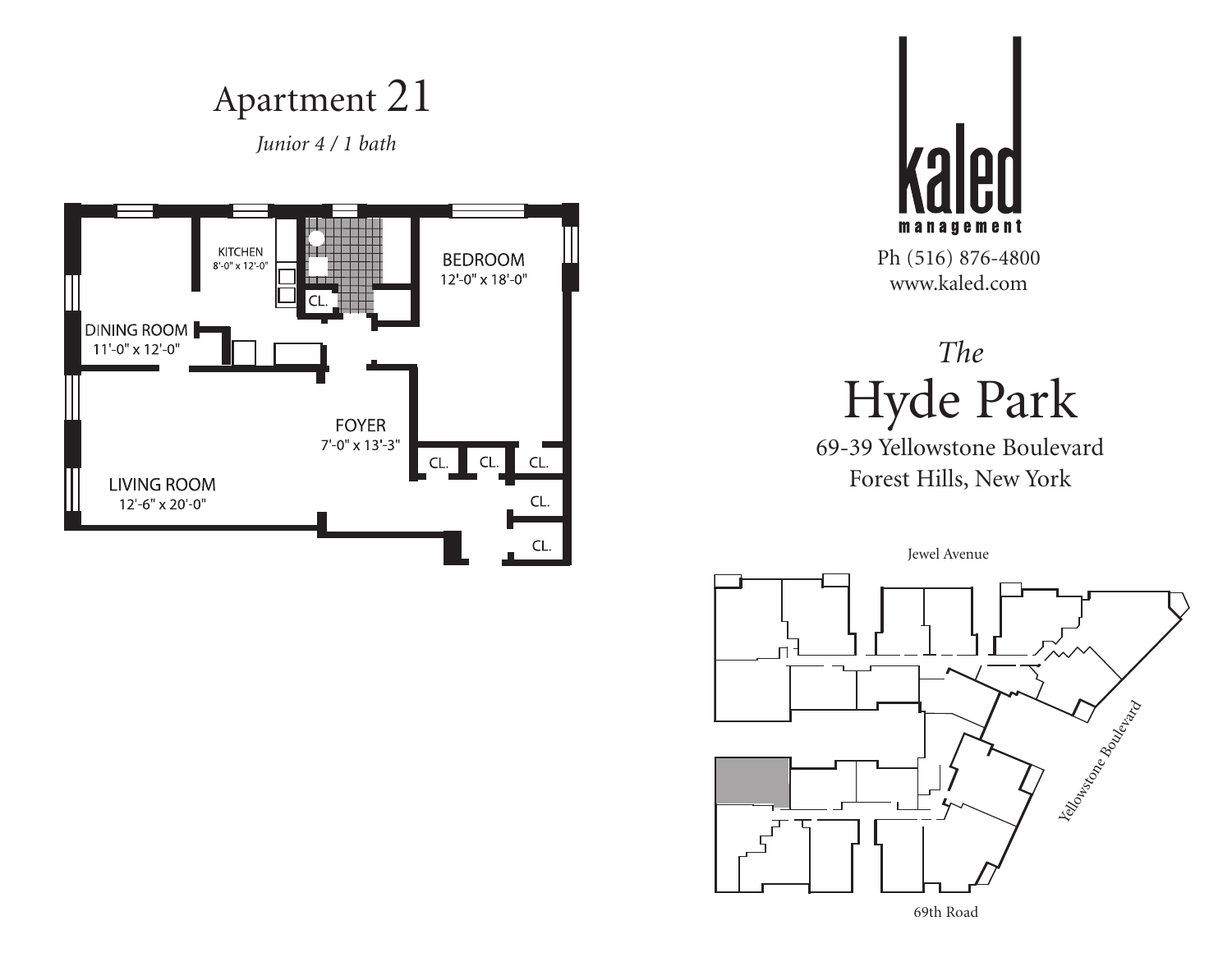Apartment 22





Ph (516) 876-4800 www.kaled.com

# *The* Hyde Park

69-39 Yellowstone Boulevard Forest Hills, New York